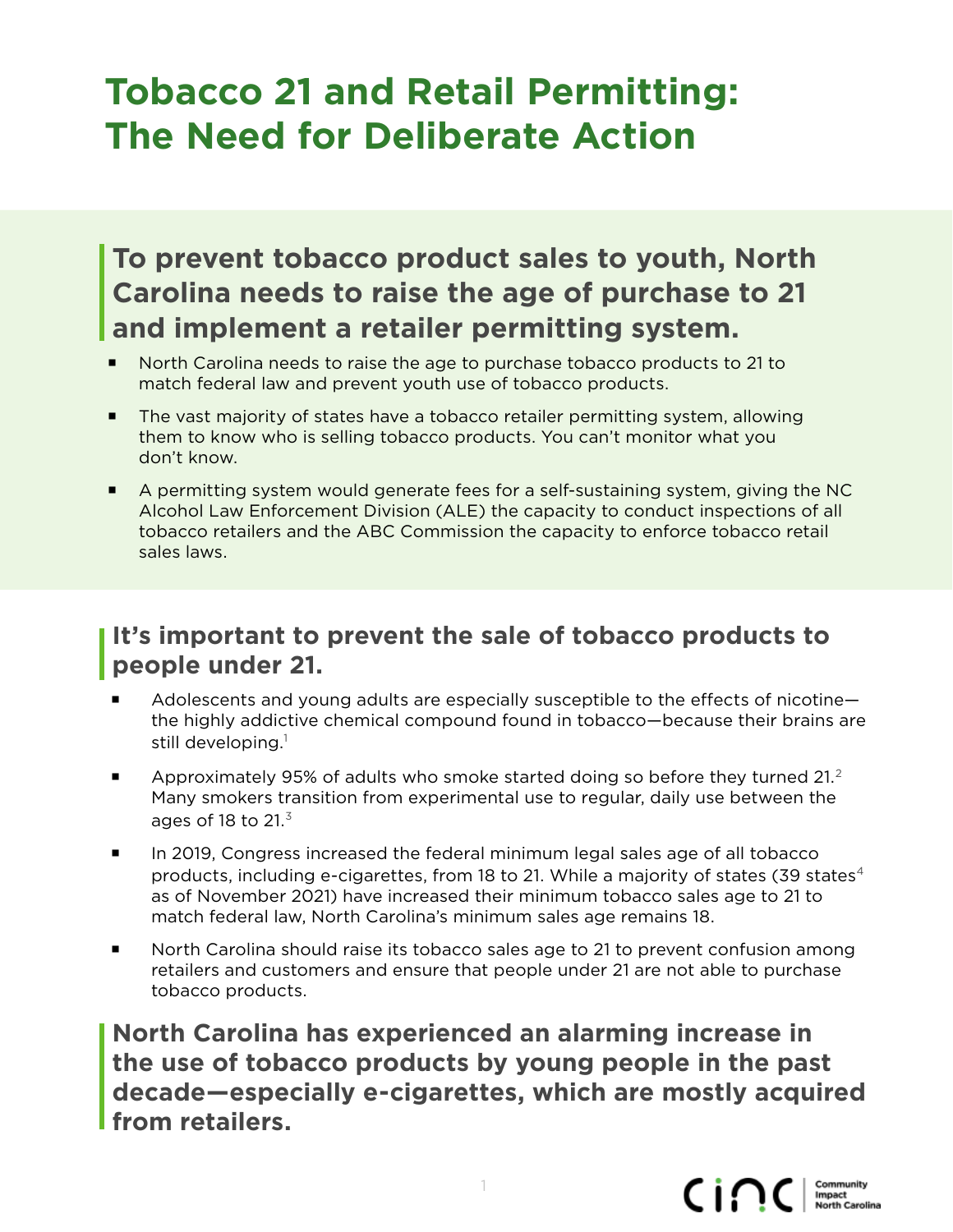- The North Carolina Youth Tobacco Survey shows that tobacco use among youth has increased in the past decade, with especially alarming trends in the use of e-cigarettes.<sup>5</sup> From 2011 to 2019, North Carolina saw more than a five-fold increase in e-cigarette use among middle schoolers and more than a ten-fold increase among high schoolers.<sup>6</sup>
- **Most NC young people who use e-cigarettes get them from retail locations like** convenience stores, grocery stores, and vape shops.7
- NC young people who get e-cigarettes from friends primarily get them from friends who are under 21.8

### **North Carolina is at risk of losing millions of federal dollars for substance use disorder treatment if it does not effectively prevent underage sales of tobacco products.**

- Federal law requires states to annually inspect a random sample of tobacco retailers to determine what percentage are selling to minors. Under the Synar amendment, if the percentage of underage sales in the survey goes above 20%, the state may be forced to forfeit millions of dollars in federal Substance Abuse Prevention and Treatment block grant monies that fund prevention, treatment, and recovery initiatives, such as efforts to address the opioid epidemic.<sup>9</sup>
- In 2019, North Carolina actually exceeded the 20% threshold with a violation rate of 20.8% but was not penalized because it was within the statistical margin of error. This violation rate, however, sounded the alarm that North Carolina needs to focus on reducing sales to minors.

#### **There is an uneven playing field among tobacco retailers, as some are inspected by ALE and some are not—making it easier for uninspected retailers to engage in illegal practices.**

- There is limited ability to know where tobacco products are being sold in North Carolina. Only a small subset of tobacco retailers in North Carolina are required to be licensed by the Department of Revenue.<sup>10</sup> We can't make sure tobacco retailers are obeying the law if we don't know they exist.
- In addition to selling tobacco to youth, violations that have been found at tobacco retail sites include: operating gambling machines, buying large quantities of cigarettes to sell across state lines, selling counterfeit products, counterfeit labeling of marijuana for sale as CBD, selling fake urine for evasion of drug detection, and selling drug paraphernalia and illicit and prescription drugs. $11$
- Even though ALE is authorized to enforce tobacco sales laws, it is not authorized to conduct inspections of tobacco retailers. ALE is thus not routinely entering tobacco retail stores, unless the store also sells alcohol or lottery tickets (for which permits are required by law). Because ALE has no inspection authority related to tobacco retailers, bad actors can continue to operate under the radar.
- Even when ALE is alerted to bad practices on the part of tobacco retailers, it has limited investigatory tools at its disposal, in contrast to its authority to investigate alcohol retailers.

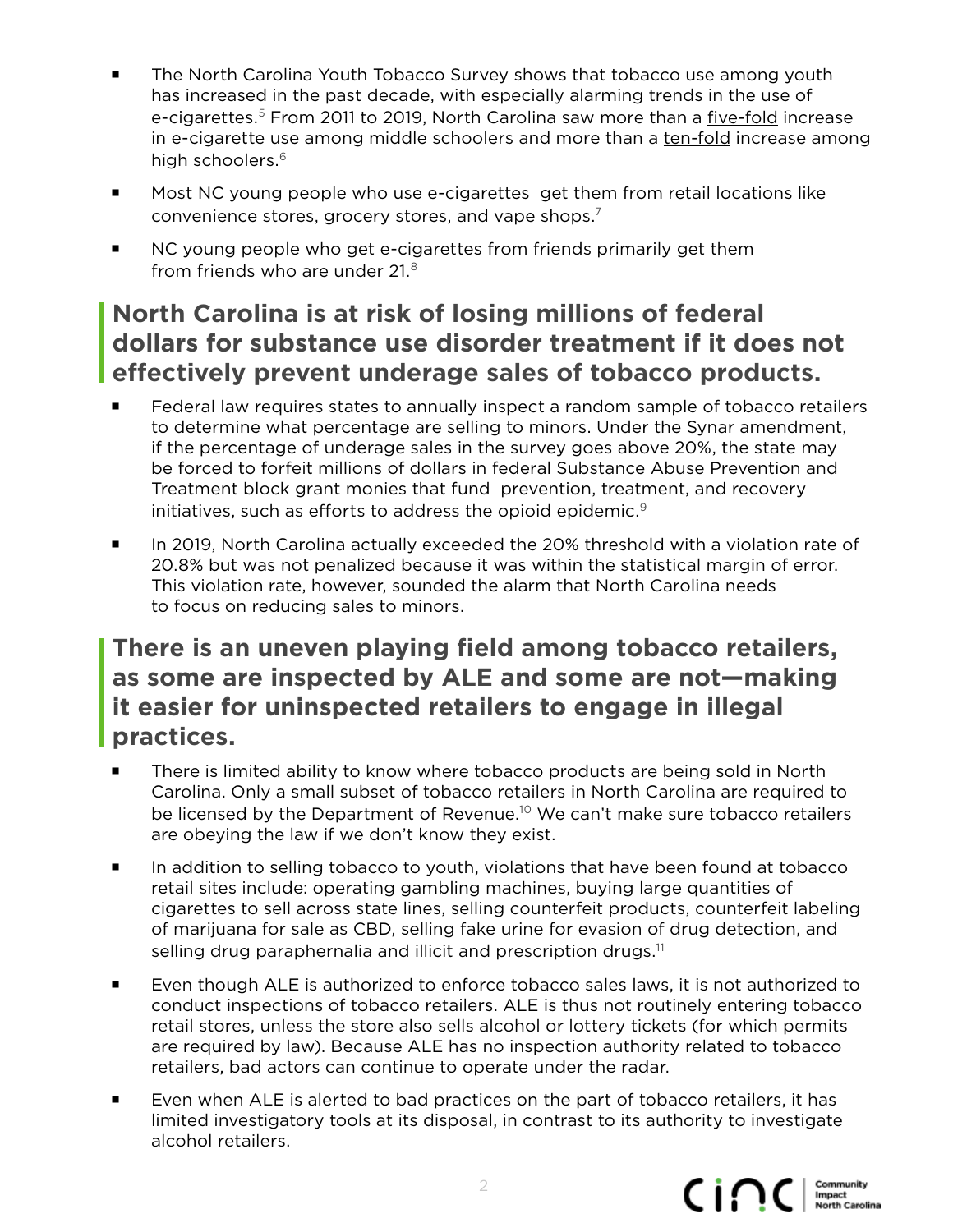Tobacco retail permitting and inspections would prevent non-compliant retailers from getting away with their illegal practices, thus protecting law-abiding retail competitors.

## **Licensing or permitting of tobacco product retailers is an effective means to reduce sales to youth.**

- ¡ North Carolina is one of only 10 states in the country that do not require tobacco retailers to obtain a license or permit.<sup>12,13,14</sup>
- Tobacco retailer licensing and permitting programs are beneficial because they:
	- Allow the state to know where tobacco products are being sold;
	- Allow the state to inspect for responsible retail practices; and
	- **Provide a mechanism for enforcing the law when violations are detected.**<sup>15</sup>
- The U.S. Surgeon General and the National Academy of Medicine have identified the licensing of tobacco retailers as an evidence-based measure to reduce sales to youth.<sup>16,17</sup>
- **A** tobacco licensing law that provides a funding mechanism for compliance checks and enforcement can result in large reductions in youth use of cigarettes and e-cigarettes.<sup>18</sup>

### **The North Carolina ABC Commission is well situated to oversee permitting of tobacco retailers.**

- The NC Alcoholic Beverage Control (ABC) Commission issues permits to all businesses that sell alcoholic beverages.19 The ABC Commission can levy fines or suspend or revoke the permit of businesses that violate alcohol sales laws.<sup>20</sup>
- **E** Repeat offenses by alcohol permit holders are low. In FY20, the ABC Commission received violation reports for approximately four percent of all active permit holders, but received a second violation report for only approximately 0.4 percent of active permit holders.21
- **The ABC Commission helps permit holders comply with relevant laws and rules. It** offers no-cost training classes to educate permittees on important topics, such as preventing sales to underage and intoxicated persons and detecting fake IDs.<sup>22</sup>
- The ABC Commission has the technical knowledge and already has much of the necessary infrastructure in place to establish a tobacco retailer permitting system.
- The ABC Commission could significantly streamline the tobacco retailer permit application process for businesses that already have an alcohol sales permit.
- ALE could work hand-in-hand with the ABC Commission to enforce laws against underage sales of tobacco products in an administrative fashion, just as it does for alcohol.